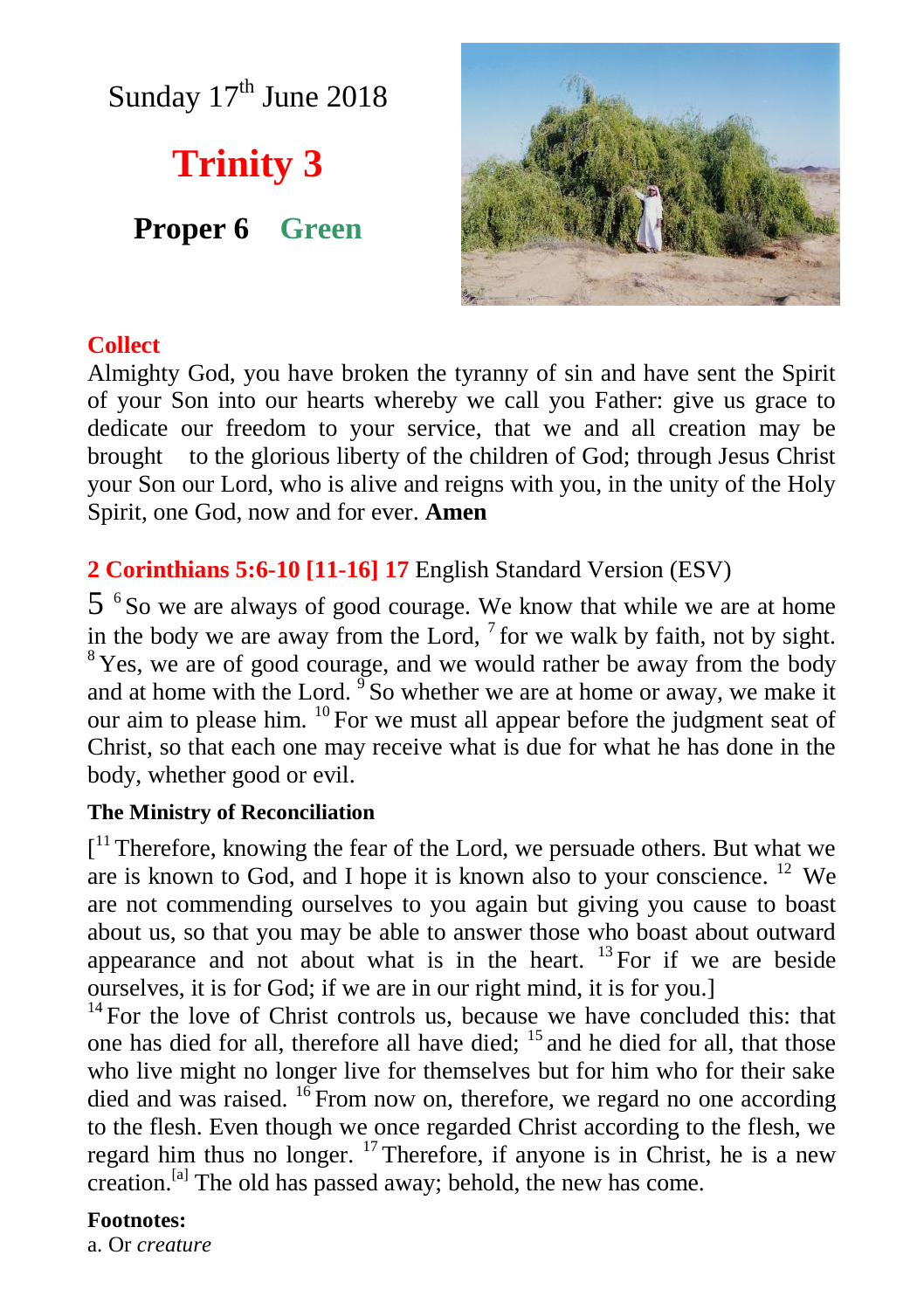**COMMENT:** In this excerpt Paul confidently celebrated faith in the love of Christ that had motivated and sustained him through years of difficult ministry to the Gentiles. He fervently proclaimed that anyone who believed and followed Christ had become a new creation. This gave him a whole new perspective on life in this world and life eternal from living in the Spirit. Paul had a very troubled relationship with the Corinthians, but he constantly strove to bring them to a new life of faith. The early part of this passage (verses 6-10) deals with the subject of our unavoidable mortality which he had begun to discuss in the previous chapter, 4:7 – 5:5. Facing death was nothing new for him. Many times he had been threatened with imminent demise, yet he had never been afraid of it. He firmly believed in resurrection and life beyond death. This faith gave him the confidence to say what for any other person might be regarded as death wish (verse 8). His one desire was to serve Christ as long as he had breath, knowing full well that judgment awaited him as it did for every other human being. Beyond that too lay the glorious experience of the eternal presence of God and Jesus Christ.

# **Mark 4:26-34** English Standard Version (ESV)

## **The Parable of the Seed Growing**

4<sup>26</sup> And he said, "The kingdom of God is as if a man should scatter seed on the ground. <sup>27</sup> He sleeps and rises night and day, and the seed sprouts and grows; he knows not how. <sup>28</sup> The earth produces by itself, first the blade, then the ear, then the full grain in the ear.  $^{29}$  But when the grain is ripe, at once he puts in the sickle, because the harvest has come."

## **The Parable of the Mustard Seed**

And he said, "With what can we compare the kingdom of God, or what parable shall we use for it? <sup>31</sup> It is like a grain of mustard seed, which, when sown on the ground, is the smallest of all the seeds on earth,  $32$  yet when it is sown it grows up and becomes larger than all the garden plants and puts out large branches, so that the birds of the air can make nests in its shade."

 $33$  With many such parables he spoke the word to them, as they were able to hear it. <sup>34</sup> He did not speak to them without a parable, but privately to his own disciples he explained everything.

**COMMENT:** Because we do not think in spiritual terms, Jesus' parables of the kingdom of heaven often seem to defy interpretation for modern readers. In these two brief vignettes drawn from the rural life of Galilee, Jesus spoke about the way faith can provide those who believed in and followed him a full and abundant life. **Seedtime and harvest** would have been natural topics of conversation then, as life depended upon the harvest. In that region, especially in the Plain of Esdraelon nearby, there was abundant good soil for raising abundant grain crops. Because of the mountains of Lebanon to the north, rainfall was plentiful. Even though he was a carpenter, he might well have turned his own hand to the sickle to aid his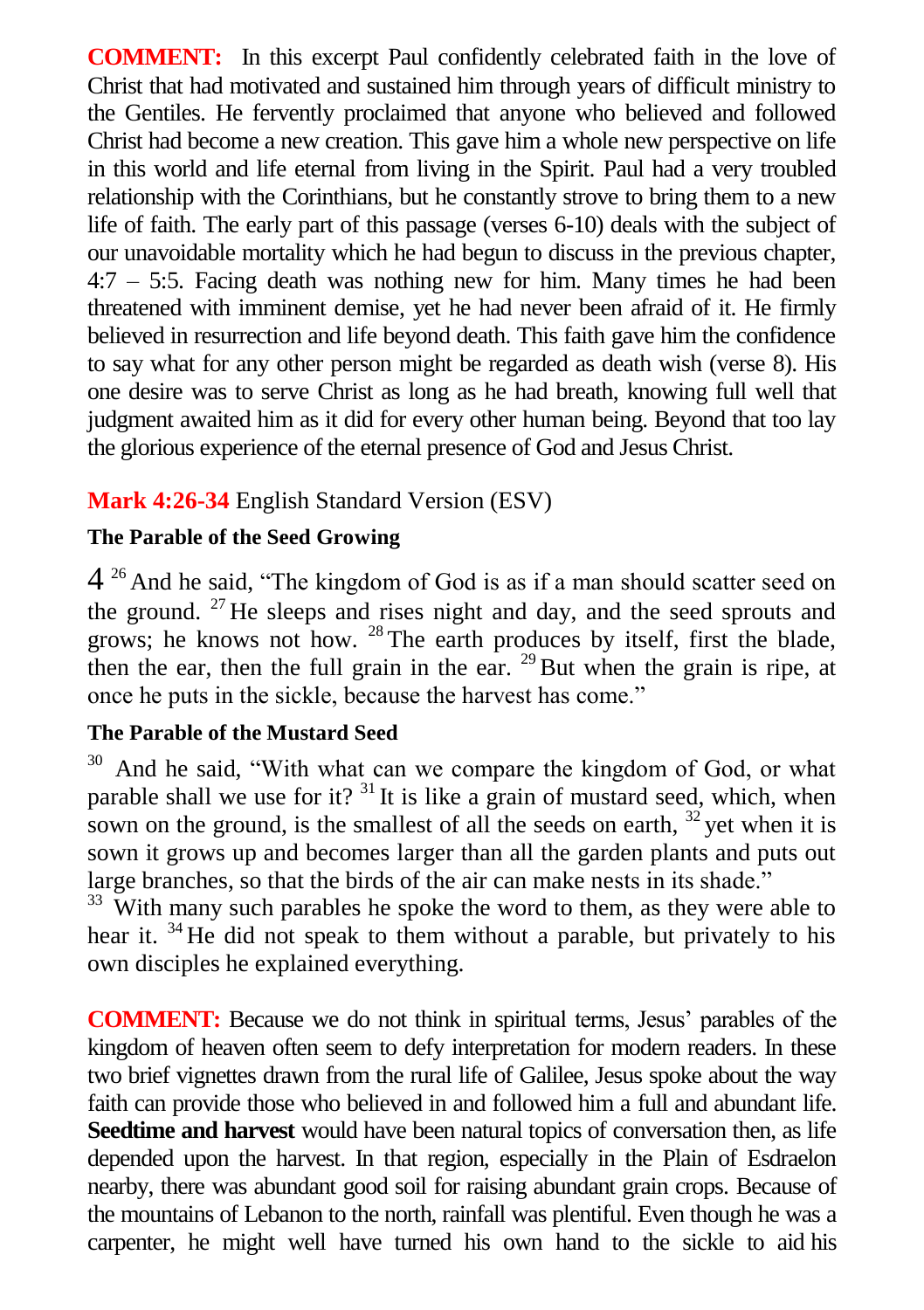neighbours at harvest time. This set of parables reflects that rural scene with sharp realism. The time between seedtime and harvest also come through almost as clearly in the words of vs. 27. It takes approximately ninety days for the farmer to sleep and rise before a field crop can ripen to maturity. Much can happen in the interim to prevent a fruitful harvest. That requires both faith and patience from the farmer. **Mustard** ... the smallest seed ? the biggest tree ? Mustard seed is about  $1 - 2$  mm in

diameter. It was cultivated for the oil of its very small seeds. It is botanically not the smallest seed, but in Jesus' culture, mustard seed is the smallest among the plants familiar to them. In fact, it is often used to describe something small during the time. Mustard is an annual shrub, a small tree that is able to grow up to 8 feet in height (or much higher in the wild), which is the tallest among other herbs in a Jewish garden.

# **Psalm 20**

## R **It is the Lord who will give Victory**

<sup>1</sup> *For the Choirmaster. A Psalm of David* <sup>2</sup> May the Lord answer in time of trial: may the name of Jacob's God protect you.  $\mathbb{R}^7$ 

<sup>3</sup> May he send you help from his shrine and give you support from Zion. <sup>4</sup> May he remember all your offerings and receive your sacrifice with favour.  $\mathbf{\mathbb{R}}$ 

<sup>5</sup> May he give you your heart's desire and fulfill every one of your plans. <sup>6</sup> May we ring out our joy at your victory and rejoice in the name of our God. (May the Lord grant all your prayers.)  $\mathbb{R}^7$ 

<sup>7</sup> I am sure now that the Lord will give victory to his anointed, will reply from his holy heaven with the mighty victory of his hand.  $\mathbf{\mathbb{R}}^n$ 

<sup>8</sup> Some trust in chariots or horses, but we in the name of the Lord. <sup>9</sup> They will collapse and fall, but we shall hold and stand firm.  $\mathbb{R}^7$ 

 $10$  Give victory to the king, O Lord, give answer on the day we call.  $\mathbb{R}^7$ 

# **Glory be to the Father and to the Son and to the Holy Spirit, As it was in the beginning, is now, and ever shall be, world without end. Amen.**